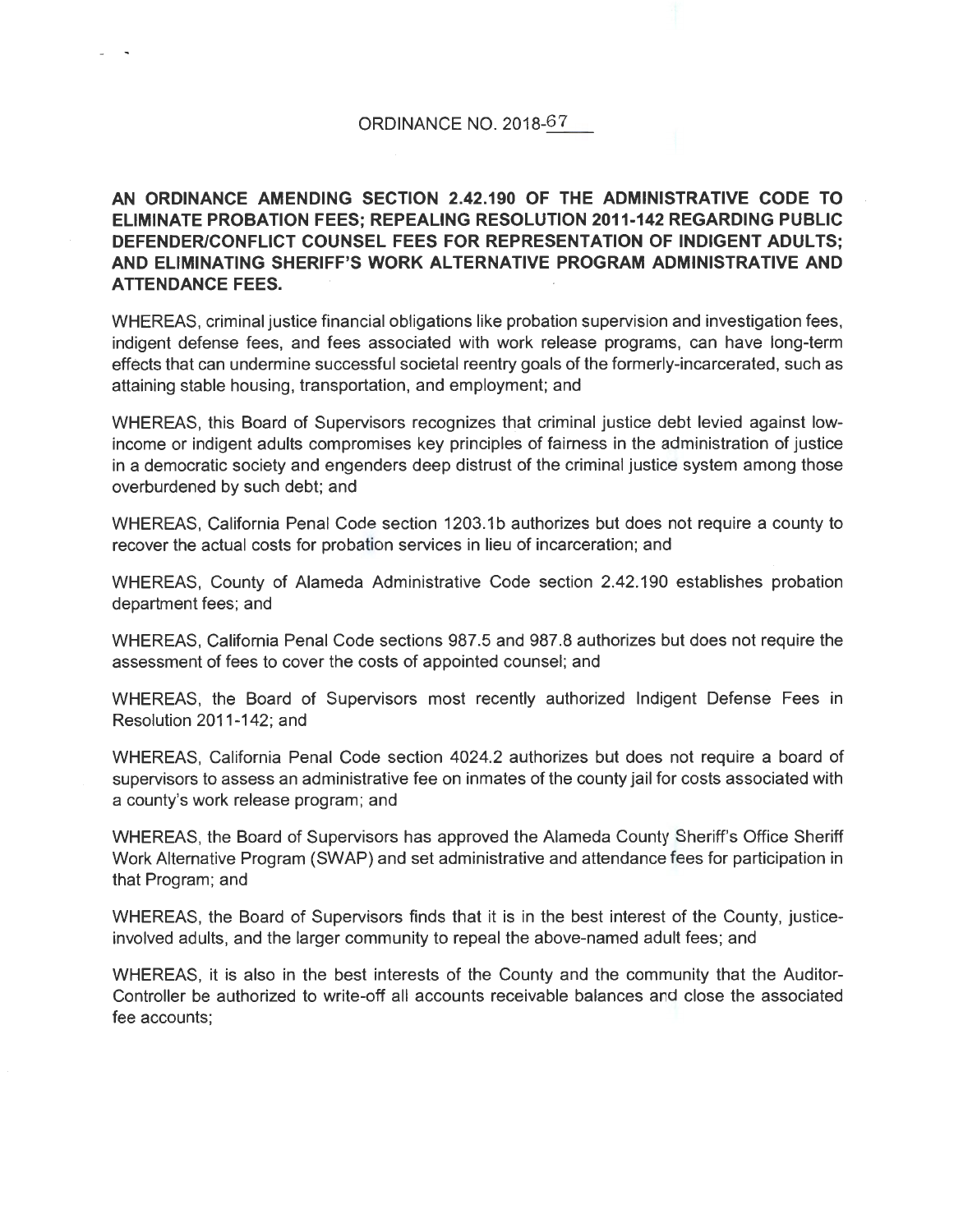NOW, **THEREFORE,** the Board of Supervisors of the County of Alameda ordains as follows:

## **SECTION I**

Section 2.42.190 of the County of Alameda Administrative Code is hereby amended to read as follows:

#### **2.42.190 Probation Department fees.**

Notwithstanding any prior County ordinance or resolution of the Board of Supervisors to permit assessment of probation fees and costs under California Penal Code section 1203.1 b, neither the Probation Department nor any other County agency shall assess fees for probation services, or any other fees or costs authorized by Penal Code section 1203.1b.

#### **SECTION II**

The Public Defender schedule of fees authorized by this Board in Resolution No. 2011-142 on May 10, 2011 is hereby repealed.

### **SECTION Ill**

The Sheriff's Office Alternative Work Program (SWAP) administrative fee and attendance fee, authorized by this Board by resolution as permitted by Penal Code section 4024.2 is repealed. Neither the Sheriff's Office or any other County agency shall assess SWAP administration or attendance fees.

#### **SECTION IV**

This ordinance shall take effect and be in force thirty (30) days from and after the date of passage and before the expiration of fifteen (15) days after its passage it shall be published once with the names of the members voting for and against the same in the Inter-City Express, a newspaper published in the County of Alameda.

Adopted by the Board of Supervisors of the County of Alameda, State of California, on the  $4th$ day of  $December$ , 2018, by the following called vote:

AYES: Supervisors Carson, Haggerty, Miley & President Chan

NOES: None

EXCUSED: Supervisor Valle

**a**  $W_{\mu}$ 

President of the Board of Supervisors

ATTEST:

Clerk of the Board of Supervisors,